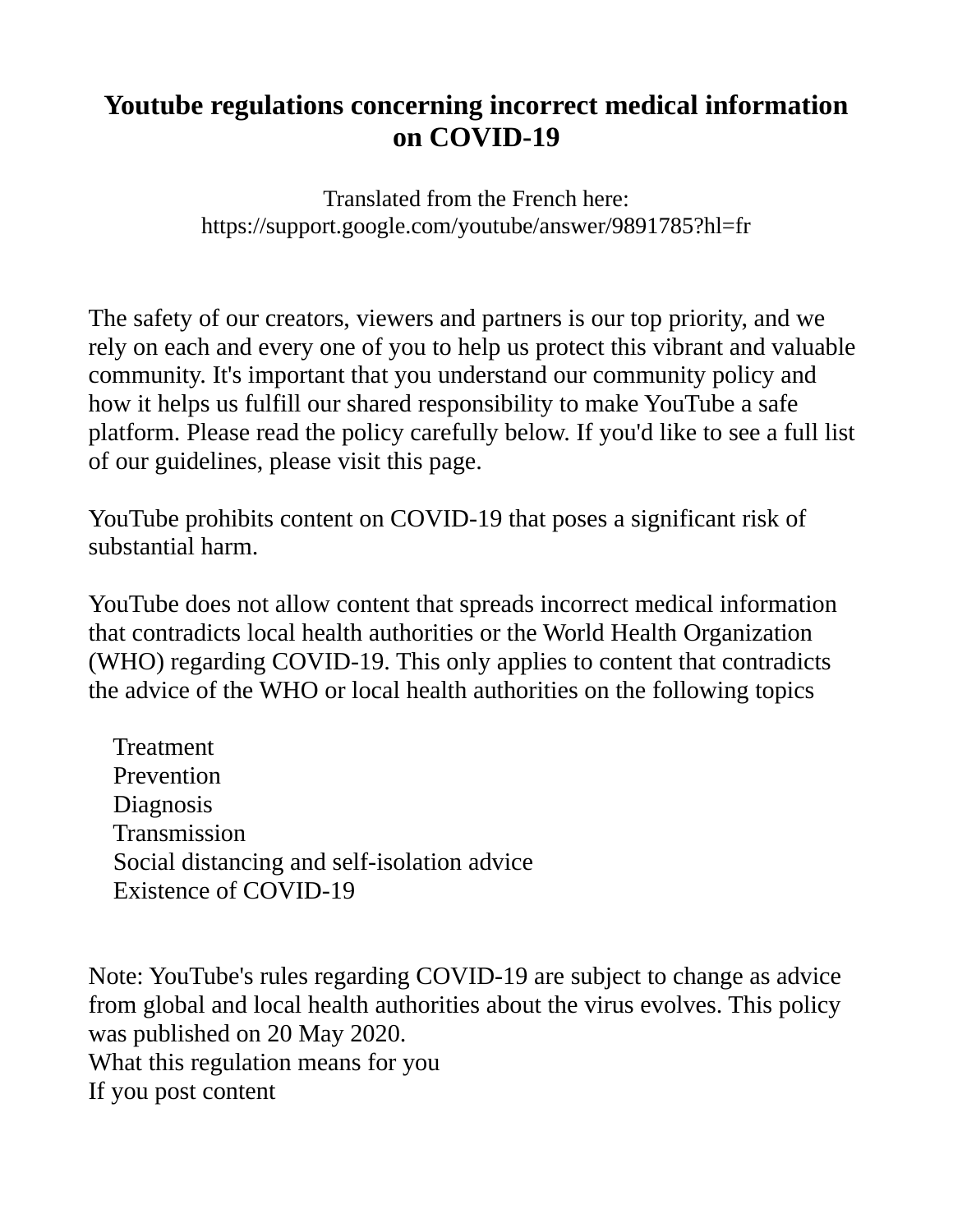Do not post content on YouTube if it fits any of the descriptions below.

Incorrect information about the treatment:

 Content that encourages people to use home remedies, prayer or rituals instead of medical treatment (e.g. seeing a doctor or going to hospital)

Content that claims that there is a guaranteed cure for COVID-19

 Content that recommends the use of ivermectin or hydroxychloroquine for the treatment of COVID-19

 Content that claims that ivermectin or hydroxychloroquine are effective treatments for COVID-19

 Any other content that discourages people from consulting a health professional or seeking medical advice

Incorrect information about prevention: content promoting prevention methods that contradict local health authorities or the WHO

 Content that claims that there is a guaranteed method of prevention against COVID-19

 Content that claims that a specific vaccine or drug is a guaranteed method of prevention against COVID-19

 Content that recommends the use of ivermectin or hydroxychloroquine for the prevention of VTEC-19

 Content that states that wearing a mask is dangerous or causes adverse physical health effects

 Content that states that masks do not prevent contracting or transmitting VTEC-19

 Content that contradicts the expert consensus of local health authorities or the WHO regarding the COVID-19 vaccine

 Content that claims that an approved COVID-19 vaccine will cause death, infertility, autism, miscarriage, or other contagious diseases in recipients

 Content that claims that an approved COVID-19 vaccine will contain substances that are not listed as vaccine ingredients, such as biological materials derived from fetuses (e.g., cell lines or fetal tissue) or animal products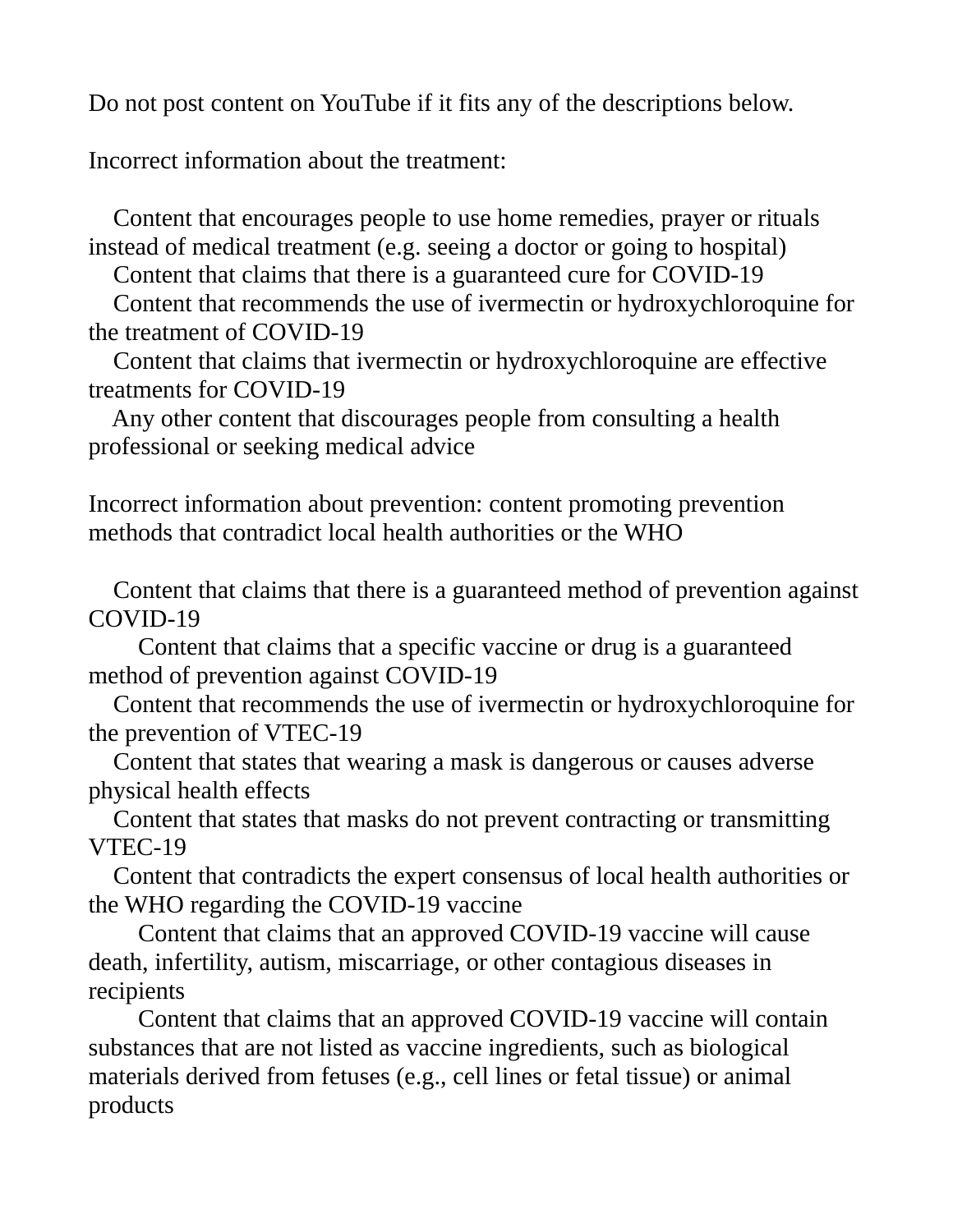Content that claims that an approved COVID-19 vaccine will contain substances or devices designed to track and identify individuals who receive it

 Content that claims that an approved COVID-19 vaccine will alter the genetic make-up of those who receive it

 Content that claims that vaccines against COVID-19 do not reduce the risk of getting the disease

 Content that states that any vaccine will give COVID-19 to people who receive it

 Content that states that specific groups will be forced (by any entity other than a government) to participate in vaccine trials or to be vaccinated first

 Content that encourages the use of unapproved or homemade COVID-19 vaccines

 Content that explains how to create false vaccination certificates or offers such documents for sale.

Incorrect diagnostic information: content promoting diagnostic methods that contradict local health authorities or WHO

Incorrect information about transmission: content promoting information about virus transmission that contradicts local health authorities or WHO

 Content that claims that COVID-19 is not caused by a viral infection Content that claims that COVID-19 is not contagious

 Materials that claim that COVID-19 cannot be spread in certain climates or geographical areas

 Content that claims that a person or group of people are immune to the virus, or cannot transmit it to others

Incorrect information about social distancing and self-isolation: content that questions the effectiveness of physical distancing and self-isolation measures advocated by local health authorities or the WHO to reduce the risk of transmission of COVID-19

Content that denies the existence of COVID-19: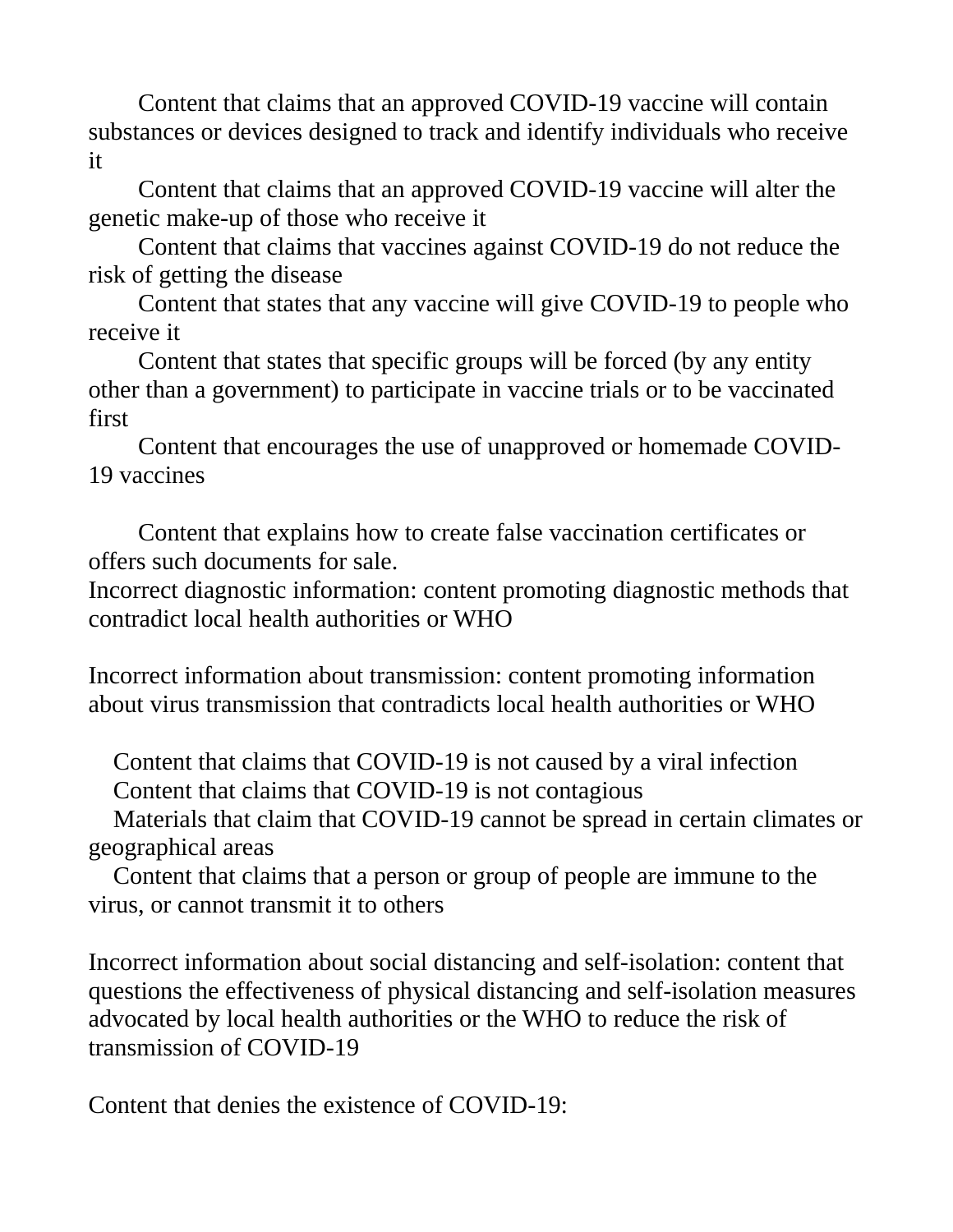Denial of the existence of COVID-19

Content that states that no one has been sick or died from COVID-19

 Content that states that the virus no longer exists or that the pandemic is over

 Content that states that the symptoms, mortality rates or contagiousness of COVID-19 are less severe or as severe as those of the common cold or seasonal flu

Content that states that the symptoms of COVID-19 are never severe

## Examples

Here are some examples of prohibited content on YouTube:

Content that denies the existence of COVID-19

Content that claims that no one has died from COVID-19

 Content that claims that any vaccine is a guaranteed method of prevention against COVID-19

 Content that claims that a specific treatment or drug is guaranteed to cure COVID-19

 Content that claims that hydroxychloroquine cures people with COVID-19 Content promoting the Miracle Mineral Food Supplement (or MMS) for the treatment of VIDOC-19

 Content that claims that some people are immune to COVID-19 because of their ethnicity or nationality

 Content that advocates the use of home remedies as an alternative to medical treatment when ill

 Content that aims to discourage people from consulting a health professional if they are ill

 Content that claims that holding one's breath is a diagnostic method to find out if one has contracted COVID-19

 Videos that claim that not eating Asian food will prevent you from contracting the coronavirus

 Videos claiming that using fireworks will dissipate the virus in the air and prevent its spread

Content claiming that COVID-19 is caused by radiation from 5G networks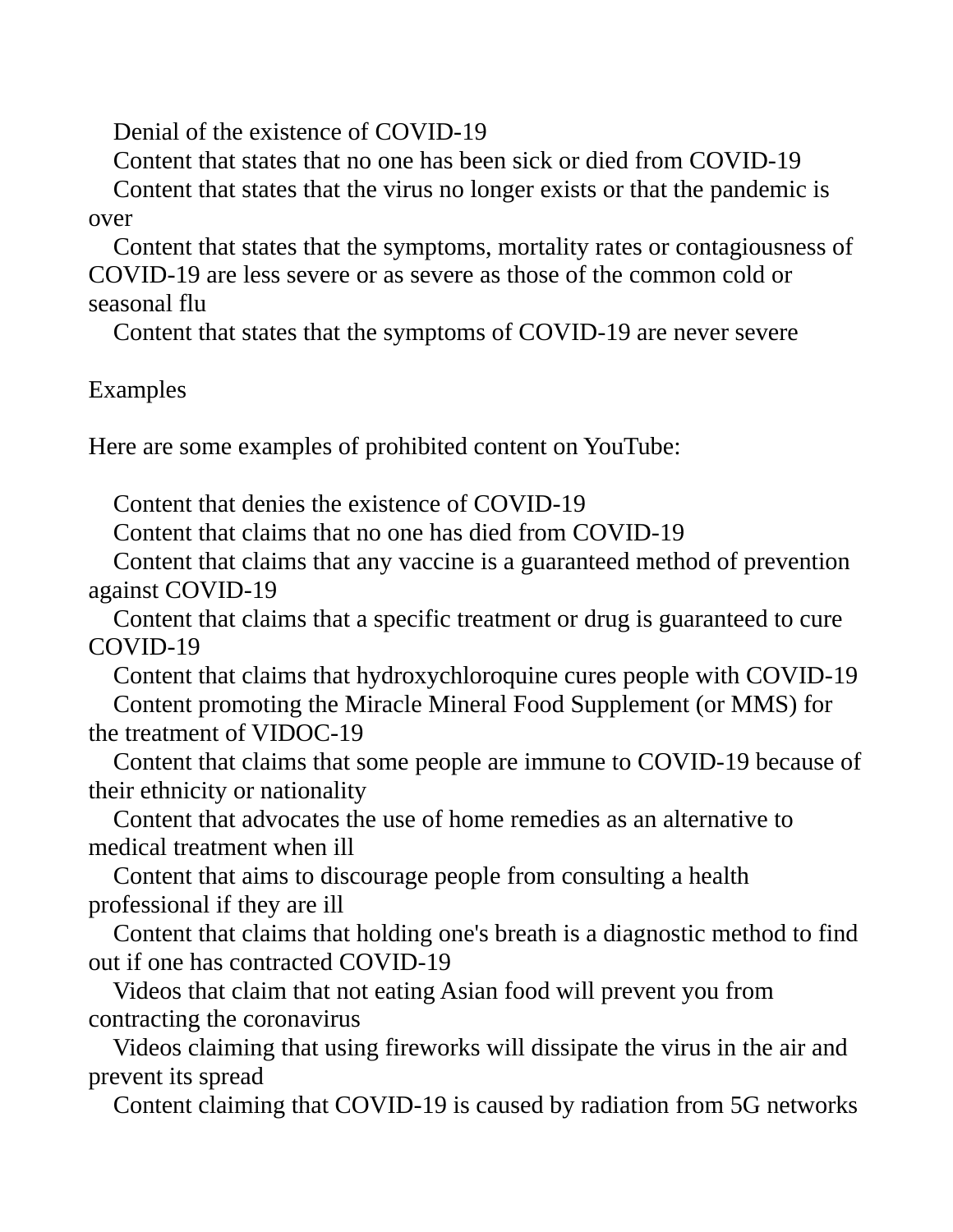Videos claiming that the COVID-19 test is the cause of the virus Content claiming that the virus will not spread in hot countries

 Videos claiming that social distancing and self-isolation measures do not limit the spread of the virus

 Content that claims that wearing a mask causes a dangerous drop in oxygen levels

Content that claims that masks cause lung cancer or brain damage

Content that claims that wearing a mask transmits COVID-19

 Content that claims that the COVID-19 vaccine will kill people who receive it

 Content that claims that the COVID-19 vaccine will be used as a means of population reduction

 Videos claiming that the COVID-19 vaccine will contain foetal tissue Content claiming that the flu vaccine communicates COVID-19 to those who receive it

 Content that claims that COVID-19 vaccines do not prevent transmission of COVID-19

 Content that claims that the COVID-19 vaccine passes on other contagious diseases to people who receive it or makes them more susceptible to other contagious diseases

 Content that claims that COVID-19 vaccines contain a computer chip or tracking device

 Content that claims that it is safer to achieve herd immunity through natural infection than through vaccination

 Content that claims that COVID-19 never causes severe symptoms or hospitalizations

 Content that claims that seasonal influenza has a higher mortality rate than COVID-19.

Content that claims that some people are immune to the virus because of their ethnicity

Content that states that children do not contract COVID-19

 Content that states that there have been no cases or deaths in countries where cases or deaths have been confirmed by local health authorities or the WHO

Educational, documentary, scientific or artistic content